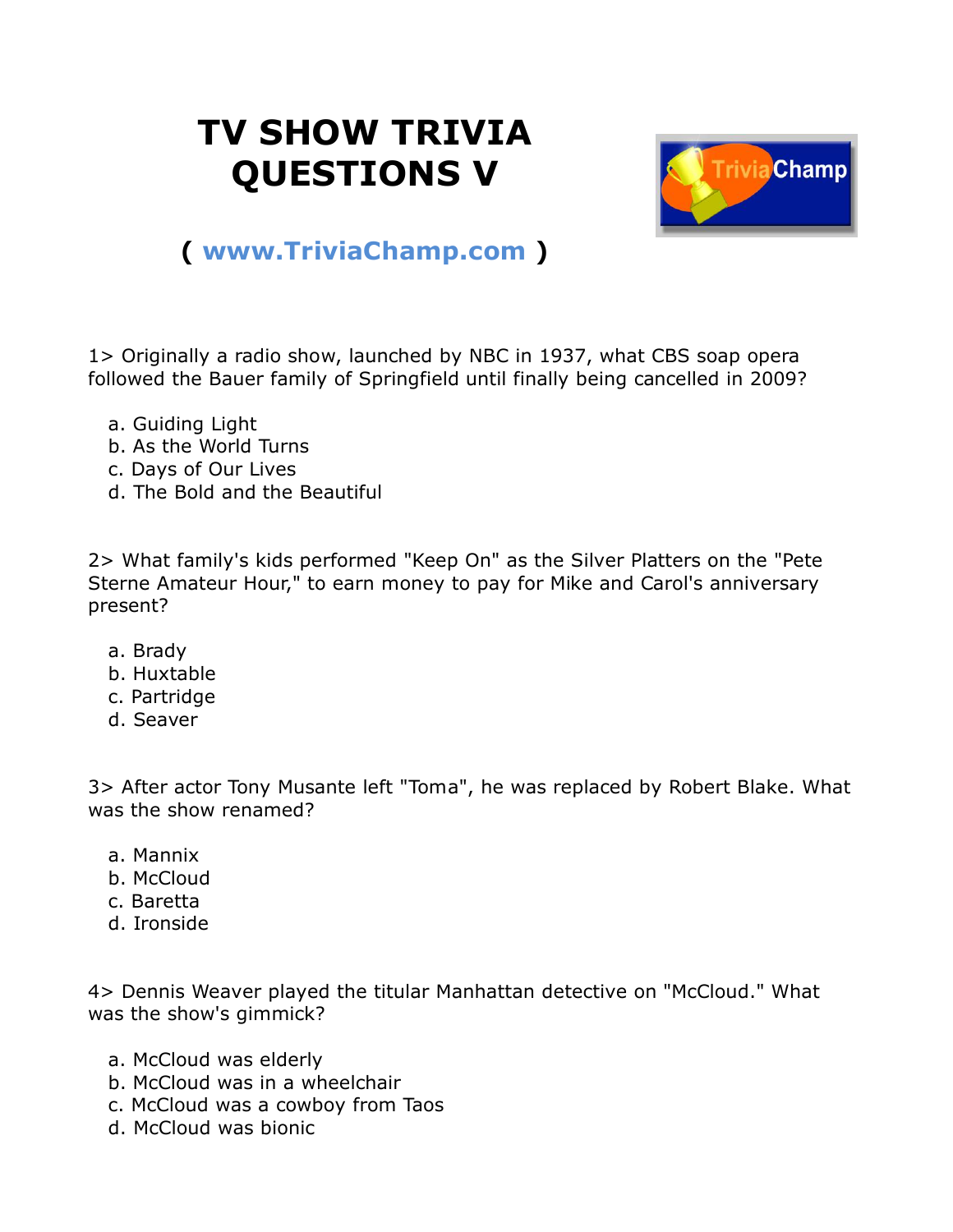5> After Freddie Prinze killed himself, a little kid became the new "Chico", while what actor remained as "the Man"?

- a. Dick York
- b. Jack Albertson
- c. Eddie Albert
- d. Dick Sargent

6> American Graffiti was inspired by a 1972 segment on what TV show, from which the TV show Happy Days was also spun off?

- a. Laugh-In
- b. Saturday Night Live
- c. Love, American Style
- d. Carol Burnett Show

7> Who was TV's first Jewish police captain?

- a. Tony J Scali
- b. Frank Furillo
- c. Barney Miller
- d. Donald Cragen

8> What titular TV character would tell her husband, an appliance dealer named Walter, that "God will get you for that"?

- a. Alice
- b. Angie
- c. Maude
- d. Rhoda

9> What TV series featured such neighbors as Helen and Tom Willis (the first interracial couple cast as sitcom regulars)?

- a. The Jeffersons
- b. All in the Family
- c. One Day at a Time
- d. Three's Company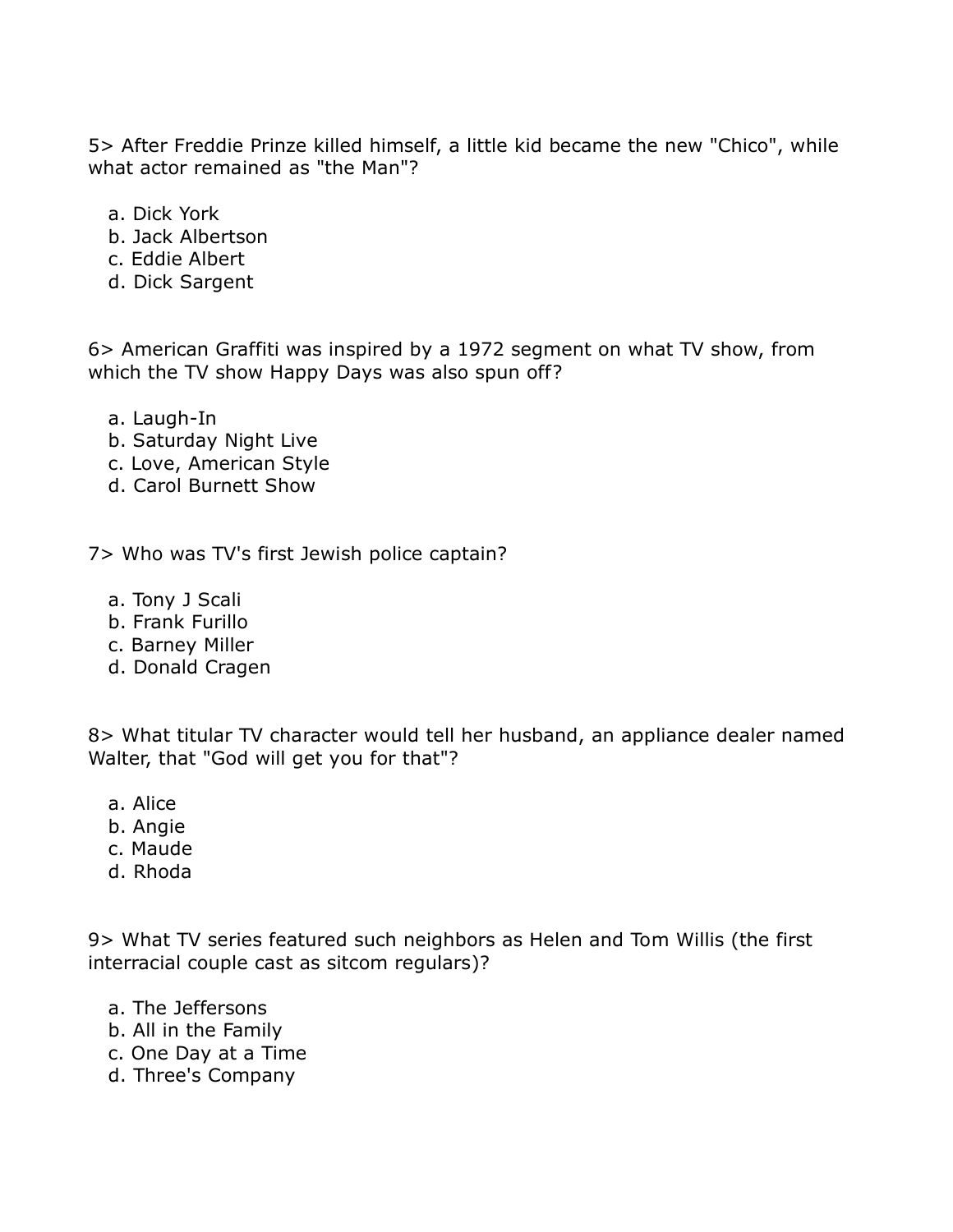10> Born Tadewurz Konopka, he had a bit part in Psycho, leading Norman Bates to the asylum. He went on to star on The Mary Tyler Moore Show. Who?

- a. Ed Asner
- b. Ted Knight
- c. Gavin MacLeod
- d. John Amos

11> The daughter of a producer, who had been considered for the role of Gloria Stivic and eventually married Rob Reiner, who played Gloria's husband?

- a. Linda Lavin
- b. Mary Tyler Moore
- c. Penny Marshall
- d. Loretta Swit

12> I am not a number. I am a free man! But on the UK cult classic "The Prisoner," what was the Prisoner's number?

- a. 13225
- b. 3.1416
- c. Number Six
- d. Zero

13> Irna Phillips originally developed Another World as a spin-off of what show, launched in 1956 on CBS as a legal soap opera set in Oakdale?

- a. As the World Turns
- b. The Bold and the Beautiful
- c. Guiding Light
- d. The Young and the Restless

14> On the Danny Thomas Show, he played Danny Williams, a New York nightclub entertainer who, like Thomas himself, was of what ethnicity?

- a. Cuban American
- b. Lebanese American
- c. Irish American
- d. Russian American

15> Jack Soo, who had been in a Japanese internment camp, died in 1979 while